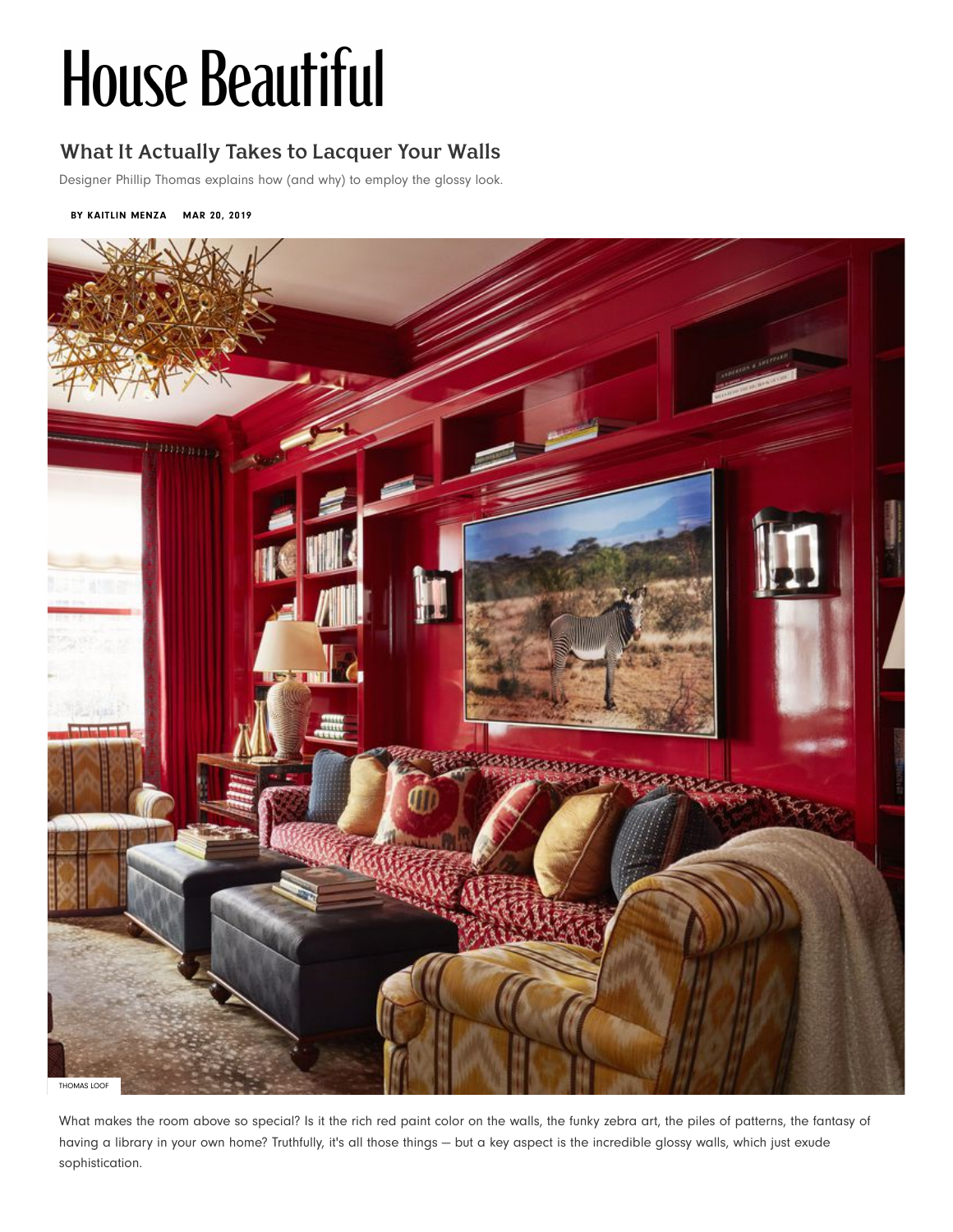A coat of lacquer paint is the secret for creating this lustrous look, and the product is perfect for creating depth, interest, and extra light in a room; sunlight, candles, and lamps bounce beautifully off the shine. Designer Phillip Thomas created the room above, which was featured in the March issue of House Beautiful, so he was the perfect person to explain how to figure out if the lacquered look is right for you.

#### **First, is lacquer actually what you want?**

"Lacquer is an age-old technique that requires multiple coats of paint, 7-12 coats, where you apply, polish, apply, polish to create this incredible shell on the walls," Thomas explains. "That kind of lacquer doesn't mean high-gloss." True lacquer is solvent-based, and acts almost like a coating on walls or furniture, such as shellac — it makes furniture more durable while also imparting some luxury. But for the look above, he actually used high-gloss paint (Benjamin Moore's Ladybug Red, to be precise).



View More on Instagram

191 likes phillipthomasinteriors

I am seeing red white and blue today in this beautifully colorful interior done by the talented @summerthorntondesign!! Isn't the ceiling in this room amazing?

#summerthortondesign #vote #redwhiteandblue #ptinc #phillipthomasinteriors #civicduty #color #interiordesign #livebeautifully #chic

view all 13 comments

Add a comment...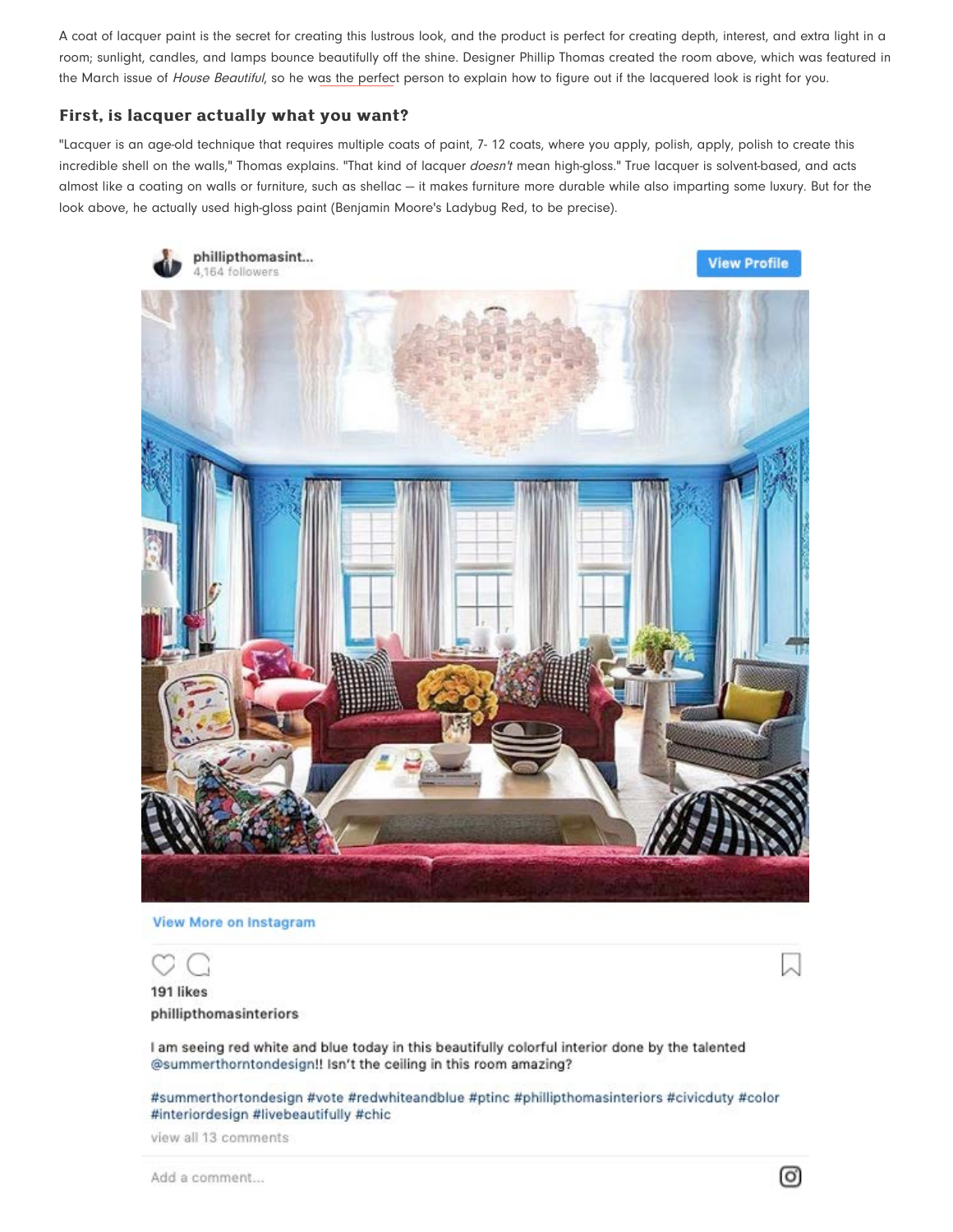"People think lacquer is always high-gloss, but it can be satin or even duller than that," he continues. "There are amazing paints, which I consider a more economic style of that lacquer concept." If you want lustrous walls, high-gloss paint is likely the product you're looking for.

### **What are some solid brands? are some solid brands?**

Thomas is partial to three lines for their high-gloss products: Benjamin Moore, Fine Paints of Europe ("They have a beautiful paint called ['Hollandlac'](http://www.finepaintsofeurope.com/store/pc/viewPrd.asp?idproduct=39), which you can get in multiple sheens," he notes), and Farrow and Ball's "Porch Paint."